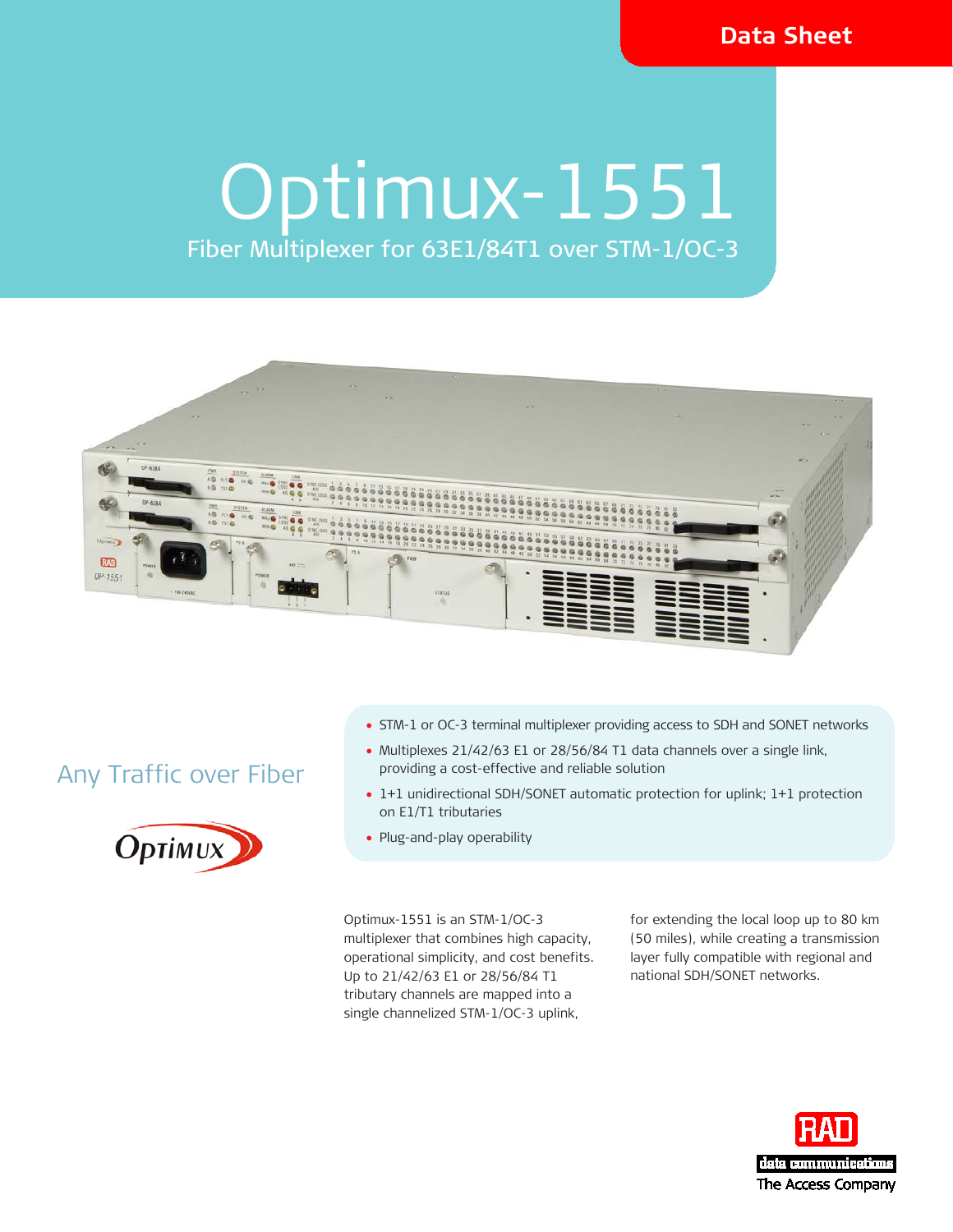E1/T1 over SDH/SONET applications are supported via preset software configurations for operation in multinational environments.

All modules, including fans and power supplies, are hot-swappable, making Optimux-1551 fully compatible with carrier-class requirements.

Uplink 1+1 unidirectional redundancy is supported in compliance with the G.841 and GR-253-CORE standards. Tributary channel 1+1 protection is provided through an optional redundant module.

Optimux-1551 is available with a choice of either standard coaxial or fiber optic short/long-haul aggregate uplink interfaces.

Three dual-purpose multiplexer cards: OP-2128, OP-4256 and OP-6384, with 21E1/28T1, 42E1/56T1 and 63E1/84T1 tributary channels respectively, support transparent data transfer in compliance with the G.703 recommendation. The TDM traffic is mapped into SDH/SONET containers, while retaining full use of the 155 Mbps capacity.

An optional station clock card can be installed on these cards. When both the station clock and an external clock are used, the unit's transmit clock for transmission over the STS-3/OC-3/STM-1 uplink is locked to the station clock input source. The input source can be either one of the E1/T1 tributaries or a dedicated external E1/T1 input.

Compact size and low power consumption of Optimux-1551 allow easy installation at customer premises or in telecommunication buildings.

Setup, control, status monitoring, and diagnostics information can be performed using one of the following methods:

- ASCII terminal connected to the DB-9 control port
- Telnet host via the dedicated Ethernet port
- Network management station (NMS) running RADview-EMS, RAD's client-server CORBA-based SNMP network management application. NMS is connected via the dedicated Ethernet port
- RAD's Web-based remote access terminal application, via the dedicated Ethernet port
- TFTP for software update and remote configuration, via the dedicated Ethernet port.

The unit provides high-quality performance monitoring of the traffic path, from the SDH/SONET network to the customer premises, thereby assuring high availability.

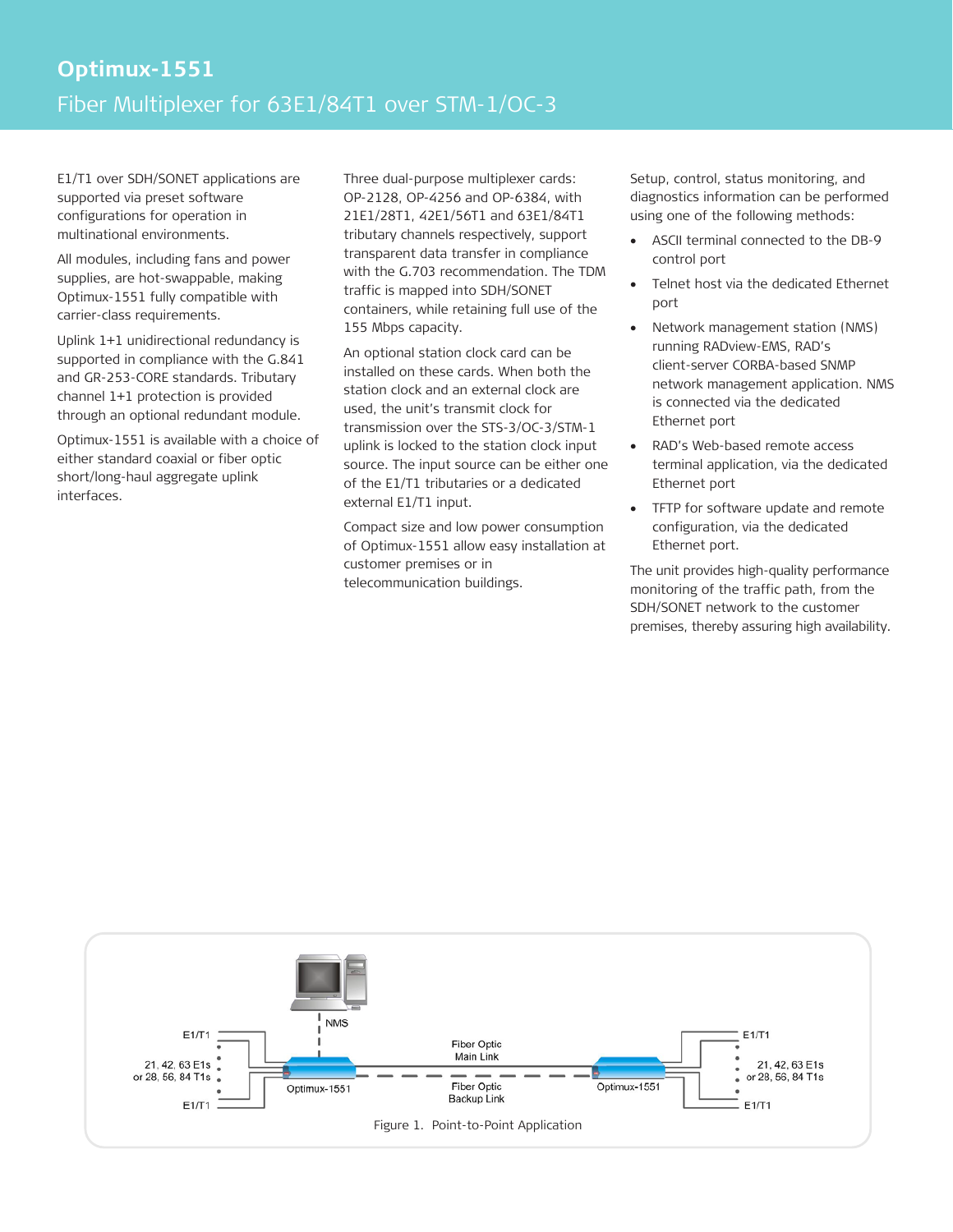### **Data Sheet**

### **Specifications**

### **UPLINK (NETWORK)**

**Interfaces** Electrical (Coax) – STS-3 Fiber Optic – STM-1/OC-3

**Compliance** Bellcore GR-253-CORE, Bellcore GR-499-CORE, ITU-T G.703, G.707, G.783, G.841, G.957, RFC 3592

**Redundancy** 1+1

**Line Rate** 155.52 Mbps ±20 ppm

**Copper Line Attenuation** Typically 12.7 dB at 78 MHz using RG-59-B/U cable

**Copper Impedance** 75Ω

**Connectors** Electrical: BNC Fiber Optic: ST, SC, FC, SC/APC

**Line Code** Electrical: CMI Fiber Optic: NRZ scrambled

**Specifications and Ranges** See Table 1

#### **E1 TRIBUTARY CHANNELS**

**Compliance** ITU-T Rec. G.703, G.823, RFC 3895

**Data Rate** 2.048 Mbps

**Line Code** HDB3 or AMI

**Impedance** 120Ω balanced 75Ω unbalanced

**Range** According to ITU-T rec. G.703

**Jitter** According to ITU-T rec. G.823

**Connectors** Six 64-pin unshielded Telco

### **T1 TRIBUTARY CHANNELS**

**Compliance** ITU-T Rec. G.703, G.824, RFC 3895

**Data Rate** 1.544 Mbps

**Line Code** B8ZS or AMI

**Impedance** 100Ω balanced

**Range** According to ITU-T rec. G.703

**Jitter** According to ITU-T rec. G.824

**Connectors** Six 64-pin unshielded Telco

### **SUPERVISORY AND MANAGEMENT PORTS**

**Control Port** Interface: V.24/RS-232 Connector: DB-9, female Format: asynchronous Baud rate: 9,6 kbps, 19,2 kbps, 38,4 kbps, 57,6 kbps, 115,2 kbps

**Ethernet Port** Interface: 10/100BaseT Connector: shielded RJ-45 Mode of operation: autonegotiation, full/half-duplex

### **ALARM RELAY**

**Rating** 60 VDC max or 30 VAC max, at 0.5A max

**Input Alarm** 10 VDC min, 48 VDC max, at 0.5A max

**Connector** Dry contact, DB-9 female

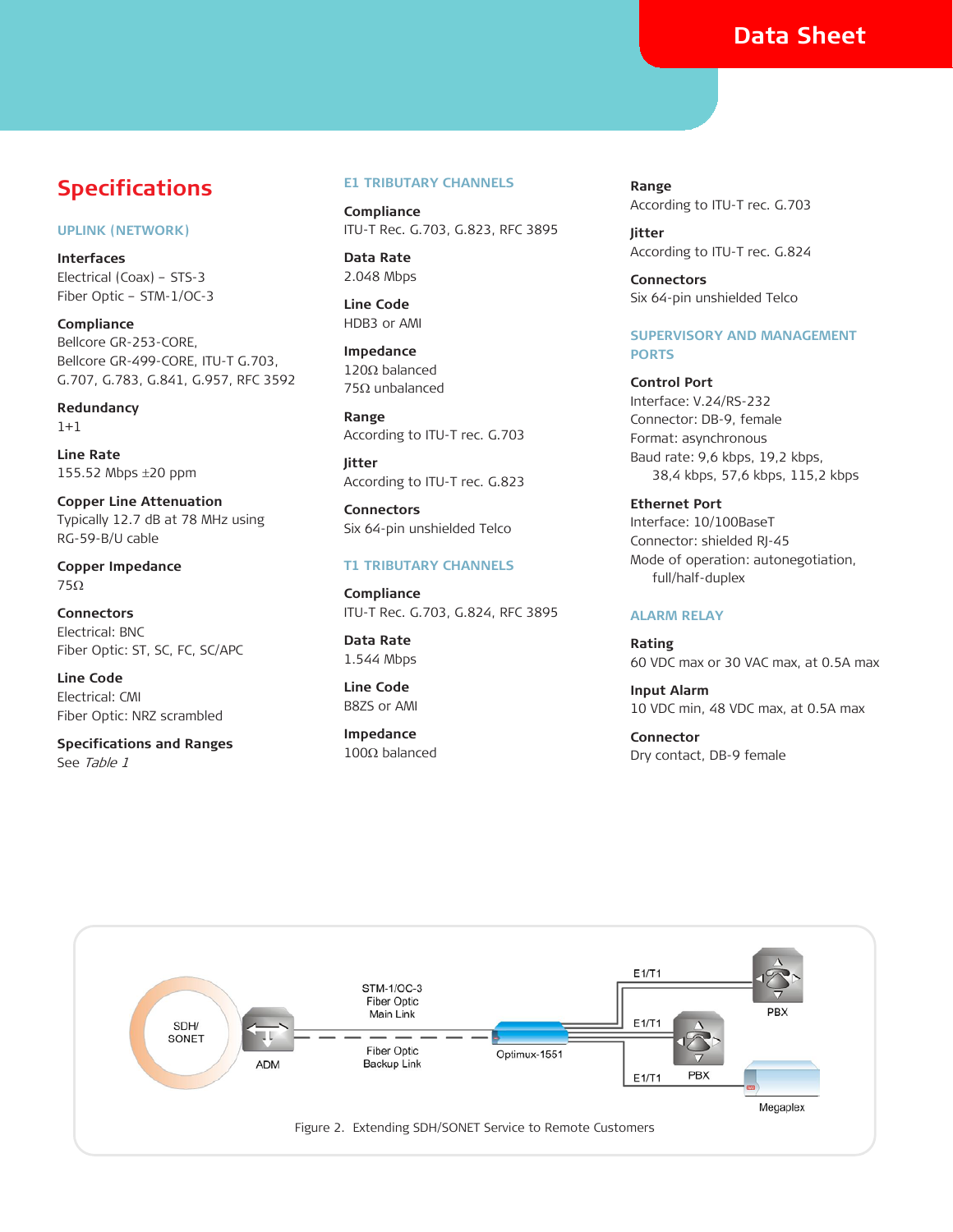#### **INDICATORS**

#### **Power A, B**

Green: Power is Ok Red: Power fault Off: No power

### **System**

TST (yellow):

- On: Unit is in test mode
- Blinking: Downloading software

### FLT (red): OP-6384/OP-2128/OP-4256 card is in fault condition

ON A/B (green):

- On: Active OP-6384/OP-2128/OP-4256 card
- Blinking: Auto-baud detect process

### **Alarm**

MAJ (red):

- On: Major Alarm
- Blinking: Major Alarm + ACO button pressed

MIN (yellow):

- On: Minor Alarm
- Blinking: Minor Alarm + ACO button pressed

### **Uplink**

- SYNC A/B LOSS (red): Electrical/optical signal not present or out-of-frame detected on uplink (A/B)
- AIS A/B (yellow): AIS signal detected on uplink A/B
- SIG (green): Signal detected on the respective uplink card

### **Channels**

SYNC LOSS/AIS (red/yellow):

- Red: Loss of signal detected on the respective non-masked channel
- Yellow: AIS signal detected on the respective non masked channel
- Blinking (yellow): The channel is masked and the LED status for the masked channels' parameter is set to Blink by the user
- Off: The channel is masked and the LED status for the masked channels' parameter is set to Off by the user OR the channel is not masked and no Loss of Signal or AIS is detected on the respective channel

### **DIAGNOSTICS**

### **Uplink and Tributary Links**

Local Loopback Remote Loopback

### **GENERAL**

### **Power**

AC: 100 to 240 VAC (±10%), 50 to 60 Hz DC: -48 VDC (-40 to -72 VDC)

### **Power Consumption**

AC: 160 VA max, 1.6A max DC: 70W max, 2A max

### **Physical**

Height: 8.9 cm (3.5 in) Width: 43.5 cm (17.1 in) Depth: 31.5 cm (12.4 in) Weight: 8.0 kg (11.0 lb) max.

### **Environment**

Temperature: 0°–55°C (32°–131°F) Humidity: Up to 90%, non-condensing

### **Ordering**

### **STANDARD CONFIGURATIONS**

OP-1551/6384/48/R/SC/13L/D OP-1551/6384/AC/R/SC/13L OP-1551/6384/AC/R/SC/13L/D OP-1551/6384/48/R/CX/D OP-1551/6384/STC/AC/R/SC/13L/D

### **SPECIAL CONFIGURATIONS**

### OP-1551/\*/\$/#/!/?/+/^

Note: Uplink modules, tributary modules, interface adaptors and cables are all ordered separately.

### OP-M/?/+

Uplink interface module (see Table 1)

### OP-1551-M/\*/\$

Additional tributary module

### Legend

| * Tributary interface module: |                                      |  |  |  |  |  |  |
|-------------------------------|--------------------------------------|--|--|--|--|--|--|
| 2128                          | $21\times E1$ or $28\times T1$ links |  |  |  |  |  |  |
| 4256                          | 42xE1 or 56xT1 links                 |  |  |  |  |  |  |
| 6384                          | 63×E1 or 84×T1 links                 |  |  |  |  |  |  |
| Two 2128 modules<br>2X2128    |                                      |  |  |  |  |  |  |

- 2X4256 Two 4256 modules
- 2X6384 Two 6384 modules
- \$ Station clock:

STC Optional station clock

Note: For tributary module redundancy, order two modules. Each tributary module can be set for operation with either E1 or T1 channels.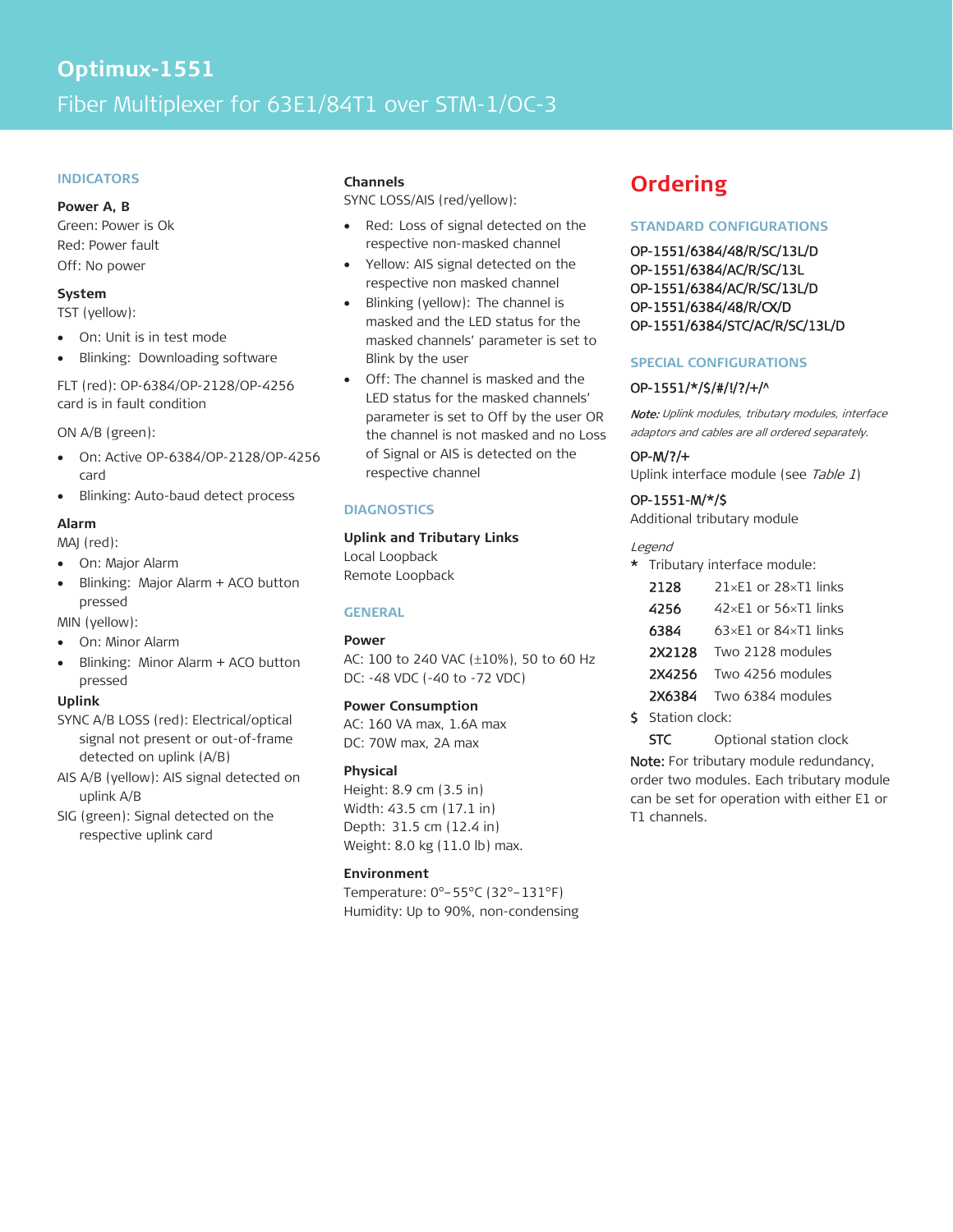| <b>Module Name</b><br>(Ordering<br>Option)   | Wavelength Fiber Type |                                                    | <b>Transmitter</b><br><b>Type</b> | <b>Power Coupled Receiver</b><br>into Fiber | Sensitivity | <b>Typical Max. Range</b> |         | Connector<br><b>Type</b>     |
|----------------------------------------------|-----------------------|----------------------------------------------------|-----------------------------------|---------------------------------------------|-------------|---------------------------|---------|------------------------------|
|                                              | [nm]                  | [µm]                                               |                                   | [dBm]                                       | [dBm]       | [km]                      | [miles] |                              |
| OP-M/CX/155                                  | $\equiv$              | Copper cable -                                     |                                   |                                             |             | 135m                      | 443 ft  | Coax interface<br>See Note 1 |
| OP-M/SC/85L<br>OP-M/FC/85L<br>OP-M/ST/85L    | 850                   | 62.5/125<br>multimode                              | Laser (VCSEL)                     | $-14$ to $-20$                              | $-26$       | 2.0                       | 1.2     | SC, FC, ST                   |
| OP-M/SC/13<br>OP-M/ST/13                     | 1310                  | 62.5/125<br>multimode                              | LED                               | $-14$ to $-20$                              | $-31$       | 2.0                       | 1.2     | SC, ST                       |
| OP-M/SC/13L<br>OP-M/FC/13L<br>OP-M/ST/13L    | 1310                  | 9/125 single Laser<br>mode                         |                                   | $-8$ to $-15$                               | $-31$       | 20                        | 12.4    | SC, FC, ST                   |
| OP-M/SC/15L<br>OP-M/FC/15L<br>OP-M/ST/15L    | 1550                  | 9/125 single Laser<br>mode                         |                                   | $-8$ to $-15$                               | $-31$       | 20                        | 12.4    | SC, FC, ST                   |
| OP-M/SC/13LH<br>OP-M/FC/13LH<br>OP-M/ST/13LH | 1310                  | 9/125 single Laser (long<br>mode                   | haul)                             | $0$ to $-5$                                 | $-34$       | 40                        | 24.8    | SC, FC, ST                   |
| OP-M/SC/15LH<br>OP-M/FC/15LH<br>OP-M/ST/15LH | 1550                  | 9/125 single Laser (long<br>mode                   | haul)                             | $0$ to $-5$                                 | $-34$       | 80                        | 49.7    | SC, FC, ST                   |
| OP-M/SC/SF1                                  | Tx: 1310<br>Rx: 1550  | 9/125 single Laser WDM<br>mode (single<br>fiber)   |                                   | $-8$ to $-15$                               | $-29$       | 20                        | 12.4    | SC                           |
| OP-M/SC/SF2                                  | Tx: 1550<br>Rx: 1310  | 9/125 single Laser WDM<br>mode (single<br>fiber)   |                                   | $-8$ to $-15$                               | $-29$       | 20                        | 12.4    | SC                           |
| OP-M/SC/SF3                                  | Tx/Rx: 1310           | 9/125 single Laser (SF3)<br>mode (single<br>fiber) |                                   | $-8$ to $-15$                               | $-27$       | 20                        | 12.4    | SC/APC                       |

### Table 1. Uplink Interface Options

Notes: 1. For copper cables (coax interface), a range of 135m is attainable when using RG-59 B/U (at 78 MHz, in accordance with the square root frequency law).

2. The ranges specified above were calculated according to the following typical attenuation rates (with a 3 dB margin):

■ *3.5 dB/km for 850 nm multimode* 

0.4 dB/km for 1310 nm single mode

■ 0.25 dB/km for 1550 nm single mode